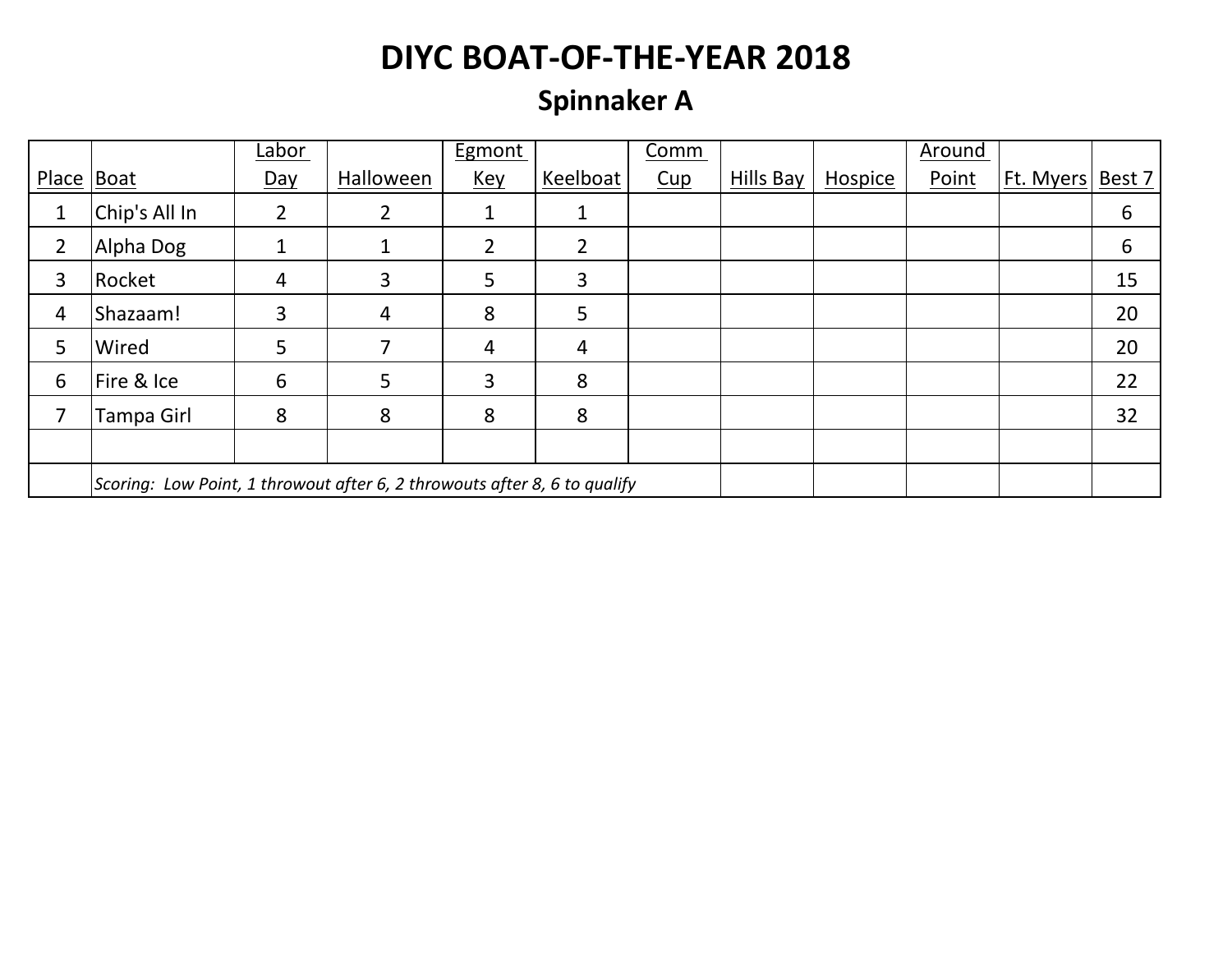### **Spinnaker B**

|                |                                                                           | Labor          |                | Egmont         |                | Comm |           |         | <b>Around</b> |           |        |
|----------------|---------------------------------------------------------------------------|----------------|----------------|----------------|----------------|------|-----------|---------|---------------|-----------|--------|
| Place   Boat   |                                                                           | Day            | Halloween      | <u>Key</u>     | Keelboat       | Cup  | Hills Bay | Hospice | Point         | Ft. Myers | Best 7 |
| 1              | Privateer                                                                 | $\mathbf{1}$   | 1              | 11             | 1              |      |           |         |               |           | 14     |
| $\overline{2}$ | <b>Yard Goat</b>                                                          | $\overline{2}$ | 4              | 1              | 11             |      |           |         |               |           | 18     |
| 3              | Meltemi                                                                   | $\overline{4}$ | $\overline{2}$ | 11             | 3              |      |           |         |               |           | 20     |
| 4              | Dr. Bligh                                                                 | 5              | 6              | $\overline{2}$ | 11             |      |           |         |               |           | 24     |
| 5              | Therapy                                                                   | 6              | 11             | 11             | $\overline{4}$ |      |           |         |               |           | 32     |
| 6              | Whirligig                                                                 | 11             | 11             | 11             | $\overline{2}$ |      |           |         |               |           | 35     |
| 7              | <b>Fully Involved</b>                                                     | 11             | 3              | 11             | 11             |      |           |         |               |           | 36     |
| 8              | Alliance                                                                  | $\overline{3}$ | 11             | 11             | 11             |      |           |         |               |           | 36     |
| 9              | Junior                                                                    | 11             | 5              | 11             | 11             |      |           |         |               |           | 38     |
| 10             | Tenacity                                                                  | 8              | 11             | 11             | 11             |      |           |         |               |           | 41     |
|                |                                                                           |                |                |                |                |      |           |         |               |           |        |
|                | Scoring: Low Point, 1 throwout after 6, 2 throwouts after 8, 6 to qualify |                |                |                |                |      |           |         |               |           |        |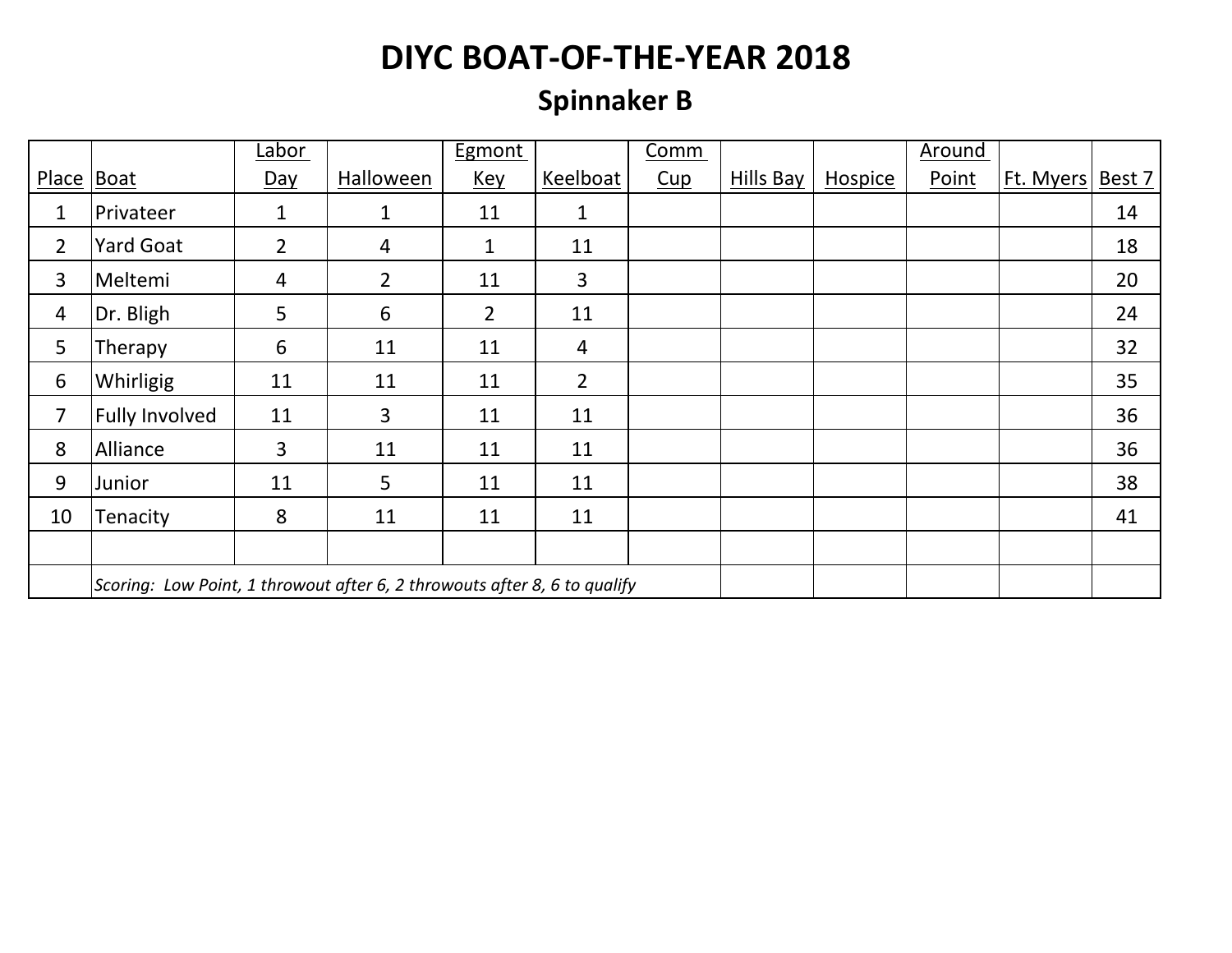#### **Racer-Cruiser**

|                |                                                                           | Labor          |                | <b>Egmont</b>  |                | Comm |           |         | Around |           |        |
|----------------|---------------------------------------------------------------------------|----------------|----------------|----------------|----------------|------|-----------|---------|--------|-----------|--------|
| Place Boat     |                                                                           | Day            | Halloween      | Key            | Keelboat       | Cup  | Hills Bay | Hospice | Point  | Ft. Myers | Best 7 |
| $\mathbf{1}$   | Intrepid                                                                  | $\overline{2}$ | 1              | $\overline{2}$ | 1              |      |           |         |        |           | 6      |
| $\overline{2}$ | Sacred Cow                                                                | $\overline{3}$ | $\overline{2}$ | 3              | $\overline{2}$ |      |           |         |        |           | 10     |
| 3              | <b>First Wind</b>                                                         | $\overline{4}$ | 4              | 4              | 5              |      |           |         |        |           | 17     |
| $\overline{4}$ | Javelina                                                                  | 6              | 3              | 5              | 11             |      |           |         |        |           | 25     |
| 5              | Mon Ami                                                                   | 11             | 11             | $\mathbf{1}$   | 3              |      |           |         |        |           | 26     |
| 6              | Revenge                                                                   | 11             | $\overline{7}$ | 7              | 6              |      |           |         |        |           | 31     |
| $\overline{7}$ | Wing-It                                                                   | $\mathbf{1}$   | 11             | 11             | 11             |      |           |         |        |           | 34     |
| 8              | <b>Team Effort</b>                                                        | 11             | 11             | 11             | $\overline{4}$ |      |           |         |        |           | 37     |
| 9              | <b>Blue Heron</b>                                                         | 11             | 11             | 6              | 11             |      |           |         |        |           | 39     |
| 10             | Sea Chelle                                                                | 11             | 7              | 11             | 11             |      |           |         |        |           | 40     |
|                |                                                                           |                |                |                |                |      |           |         |        |           |        |
|                | Scoring: Low Point, 1 throwout after 6, 2 throwouts after 8, 6 to qualify |                |                |                |                |      |           |         |        |           |        |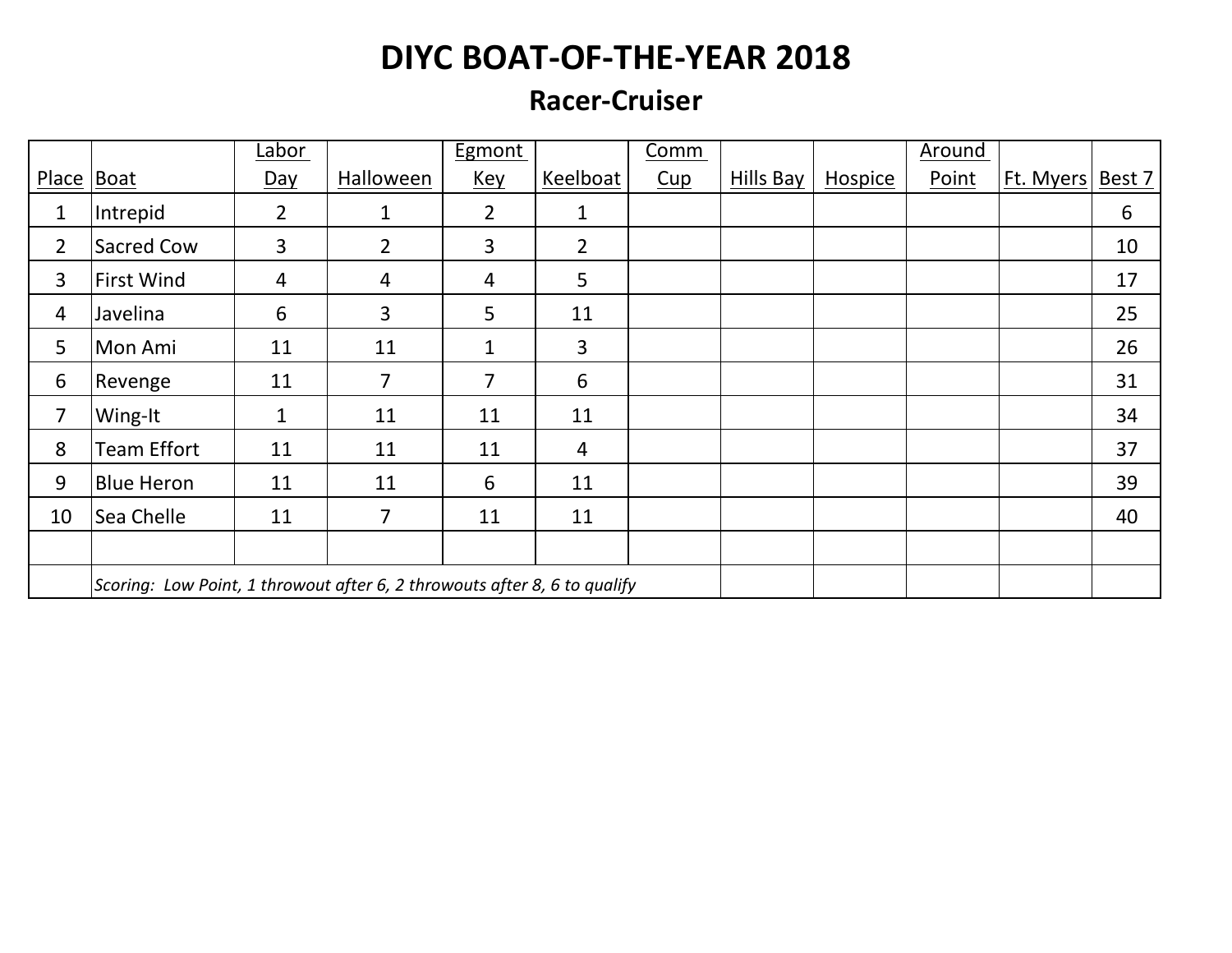### **Cruiser**

|                |                                                                           | Labor          |                | <b>Egmont</b>  |                | Comm |           |         | <b>Around</b> |           |        |
|----------------|---------------------------------------------------------------------------|----------------|----------------|----------------|----------------|------|-----------|---------|---------------|-----------|--------|
| Place   Boat   |                                                                           | <u>Day</u>     | Halloween      | <u>Key</u>     | Keelboat       | Cup  | Hills Bay | Hospice | Point         | Ft. Myers | Best 7 |
| $\mathbf{1}$   | Impulse                                                                   | $\mathbf{1}$   | $\overline{2}$ | 13             | $\mathbf{1}$   |      |           |         |               |           | 17     |
| $\overline{2}$ | Wings                                                                     | $\overline{3}$ | $\overline{3}$ | 13             | $\overline{2}$ |      |           |         |               |           | 21     |
| 3              | Serenade                                                                  | $\overline{4}$ | 4              | 6              | 13             |      |           |         |               |           | 27     |
| $\overline{4}$ | Lunacy                                                                    | $\overline{2}$ | 13             | $\mathbf{1}$   | 13             |      |           |         |               |           | 29     |
| 5              | Wild Thing                                                                | $\bf 8$        | 5              | 6              | 13             |      |           |         |               |           | 32     |
| 6              | Long Gone                                                                 | 13             | $\mathbf{1}$   | 6              | 13             |      |           |         |               |           | 33     |
| $\overline{7}$ | <b>MuneQuita</b>                                                          | 13             | 13             | $\overline{2}$ | 13             |      |           |         |               |           | 41     |
| 8              | Climate Change                                                            | 8              | $\overline{7}$ | 13             | 13             |      |           |         |               |           | 41     |
| 9              | Equinox                                                                   | 13             | 13             | 13             | $\overline{3}$ |      |           |         |               |           | 42     |
| 10             | Chamame'                                                                  | 5              | 13             | 13             | 13             |      |           |         |               |           | 44     |
| 11             | Equinox                                                                   | 13             | 6              | 13             | 13             |      |           |         |               |           | 45     |
| 12             | New Venture                                                               | 13             | 9              | 13             | 13             |      |           |         |               |           | 48     |
|                |                                                                           |                |                |                |                |      |           |         |               |           |        |
|                | Scoring: Low Point, 1 throwout after 6, 2 throwouts after 8, 6 to qualify |                |                |                |                |      |           |         |               |           |        |